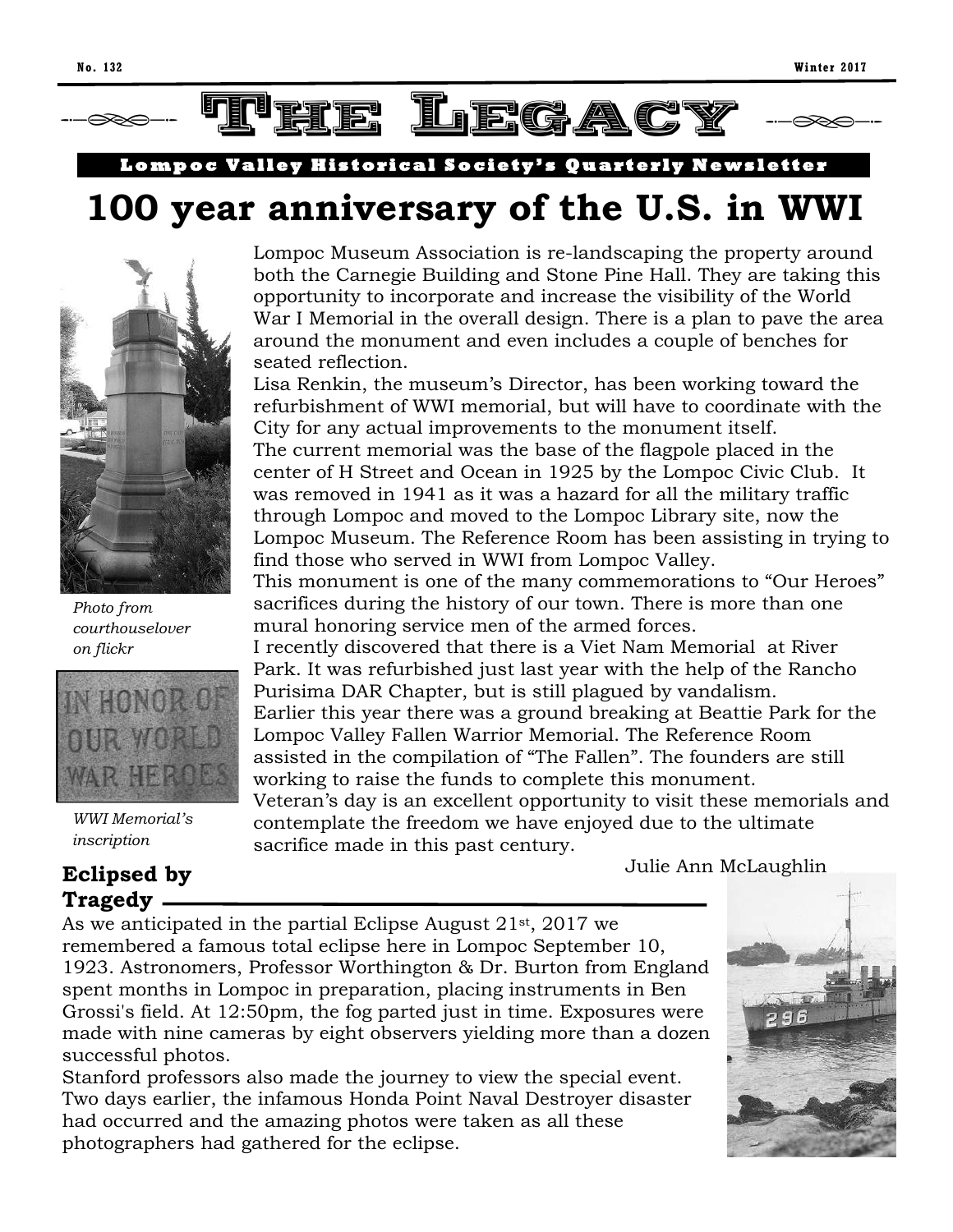#### **THE AQUALIERS BY JUSTIN M. RUHGE**

SLC6 is the site of some of the largest space satellites launched in the US from Vandenberg AFB. Located on South Base, it is directly opposite a very historic site at Point Pedernales. This site was given this name because of the flint deposits near the shore discovered by the Spanish Portola Expedition in 1769.

*Anchor from the Chauncey Recovered in 28 July 1973 by the Vandenberg Air Force Base Aqualiers, Shown here still in wetsuits.* Pictured below: J.P. Moore, Larry Desy, Sam ?, Andy Anderson, Maurice Greenberg, Jack Bruckner, Steve ?



Here they stopped to gather flints for their muskets while on their way north to locate Monterey Bay. This section of coast is very rocky with heavy surf and onshore sea currents.

 Three shipwrecks occurred at this site over a period of 100 years. The first on October 1, 1854 was the *Yankee Blade*, a steam powered side-wheeler cruise ship carrying a full complement of passengers heading south from the gold fields. The ship was loaded with much of their mined gold on the way to the east coast when it went aground on the rocks at Point Pedernales. About 30 people were killed and the ship sank in hours and was beaten to pieces on the rocks by the surf.

 The second wreck was the now infamous, Naval Destroyer Fleet that crashed in the same spot on September 8, 1923 with the loss of seven ships and 23 sailors of Destroyer Squadron 11. The third and last known wreck was the *Nippon Maru* in May 28, 1933. The Japanese sailors were removed and sent back to Japan without any loss of life.

 Efforts were made to salvage these wrecks using the techniques of the day usually with hardhat divers. However, it was not until the 1960s that the techniques of SCUBA diving became popular. With it, dive clubs were formed around the country. Vandenberg Air Force Base has its own group called the Aqualiers. This group explored the wreck sites at Point Pedernales and found the floor of the ocean at about 60 feet depth strewn with artifacts from all of the wrecks. Many items were recovered from the remains to the ships dating from 1854 and 1923. These have been placed in the Lompoc Historical Society Museum, the Lompoc Museum and the Santa Barbara Historical Museum.

One of the largest artifacts located and recovered by the Aqualiers was the anchor from the Naval Destroyer, *Chauncey,* recovered in 1973. This anchor and a plaque listing the names of the lost sailors at Point Pedernales were on display for years there.

 In 2000, the Air Force removed this memorial and turned the anchor and plaque over to the Lompoc Historical Society where it can be seen today in their Museum at Walnut and L streets.

**References**: Maritime Tragedies on the Santa Barbara Channel, Justin M. Ruhge, 2000.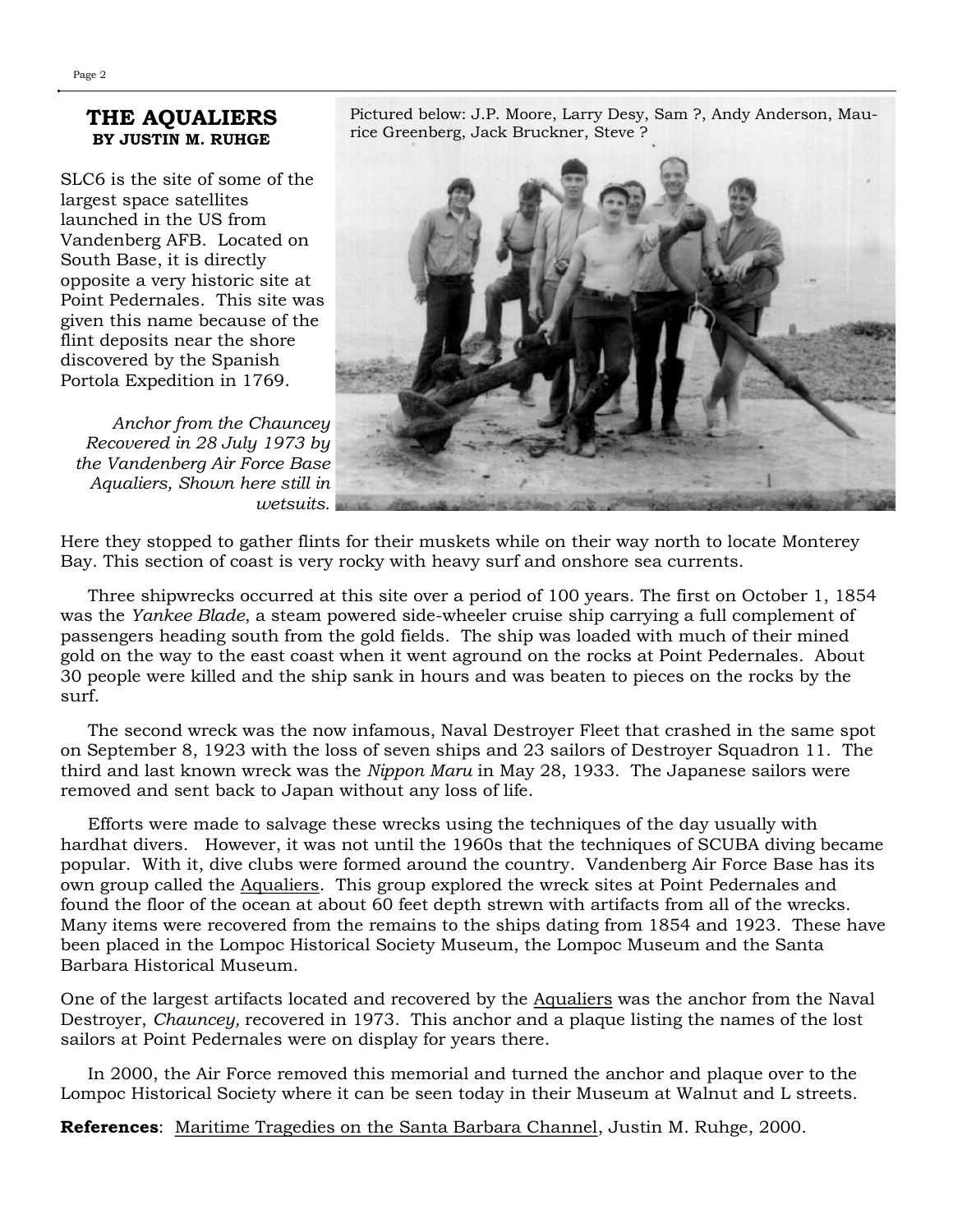#### **N o. 132**

## **Lompoc Journal November 1917**

Mr. and Mrs. W. A. Calvert this week received the following letter from their son Ralph who is with the United States forces in France: 33rd Aero Squadron, Aviation Headquarters, Paris, France, October 3rd.

*Editor's note: Walter Calvert is Ralph Huyck's Step-father.*



**Library of Congress**

As I have had a general deluge of mail, I must try and write you another letter and let you know where I am and how I am feeling. It takes letters about one month to go and come outside of a few that make regular ship [connections. It](http://connections.lt/) is sure great to hear from home again even if they are a little ancient. None since Aug. 11th as we have done some moving since leaving Camp Kelly. I had a wonderful trip and the few minor inconveniences of the ocean voyage can be overbalanced by the excitement and novelty of such a long trip for yours truly We were on the boat a very long time for the trip— 24 days on the water. The fish are not any fatter as far as I was concerned but they did not go hungry at that. The last day out was full of excitement as we were followed by a submarine and it attacked us just before dark. As good luck was riding on our mast and Uncle Sam's boys around us, we docked safely and feel sure that one of our enemy's pirates, at least, if not two, will not be wandering any more looking for prey. We were in England only two days but had the pleasure of seeing part of it. Am glad I did not stay there as some did as France is good enough for me until I get permission to go where I please and then I surely will blaze a trail for the States and California as the old song, "There's no place like home" is an entirely correct version, believe me, and say, please inform all correspondents to nix on the swell descriptions of eats in their letters as they are merely starting a revolution with my democratic stomach and you know, where there is unity there is strength, etc. Our trip across the channel was also a success and it was with a feeling of relief to put our feet on the soil of France, knowing at least we would be able to see the enemy above us or in front after this instead of fearing them in the water-—for some time at least. I am sure lucky being in the army now and especially in this branch as I am getting an education like I hoped for when I saw you last. I am billed for a mechanic and my instruction started almost immediately after arriving at our final destination I feel safe in saying that money could not buy the same instruction as the opportunity would not be open to anyone but Uncle Sam's boys. The French are some mechanics and it is altogether different to work on a French motor under French tuition. I am working in a large French motor factory at present and am learning much. If I keep on I ought to be a good mechanic in Uncle Sammy's service and be able to tune up one of our aero planes so the pilot can, "Go get 'em Bosche!" I feel safe in saying ' am learning fast and know my willingness to work at it and trying to assimilate the theory will mean worlds of good in the army and if need should cause it, after I get out. I visited Napoleon's Tomb and the Invalids where there are so many famous sights to be seen from the armors worn by the nobility of France to the modern weapons and hell's instruments captured from the Germans. We were in a small city of France for a few days and while there I received ten letters, the first since I left Camp Kelly and yesterday I had 6 more delivered at the factory and say, it is sure great to get mail from home. Ben Yoder was sent to Southern France for training of some sort so I will be separated from him until we meet again this coming spring. It makes me feel fine to know all are well at home and that so many take an interest in my doings and some day in the future I will be home again, full of knowledge and experiences. Tell the boys at home hello. Your loving son and brother,

CORPORAL RALPH HUYCK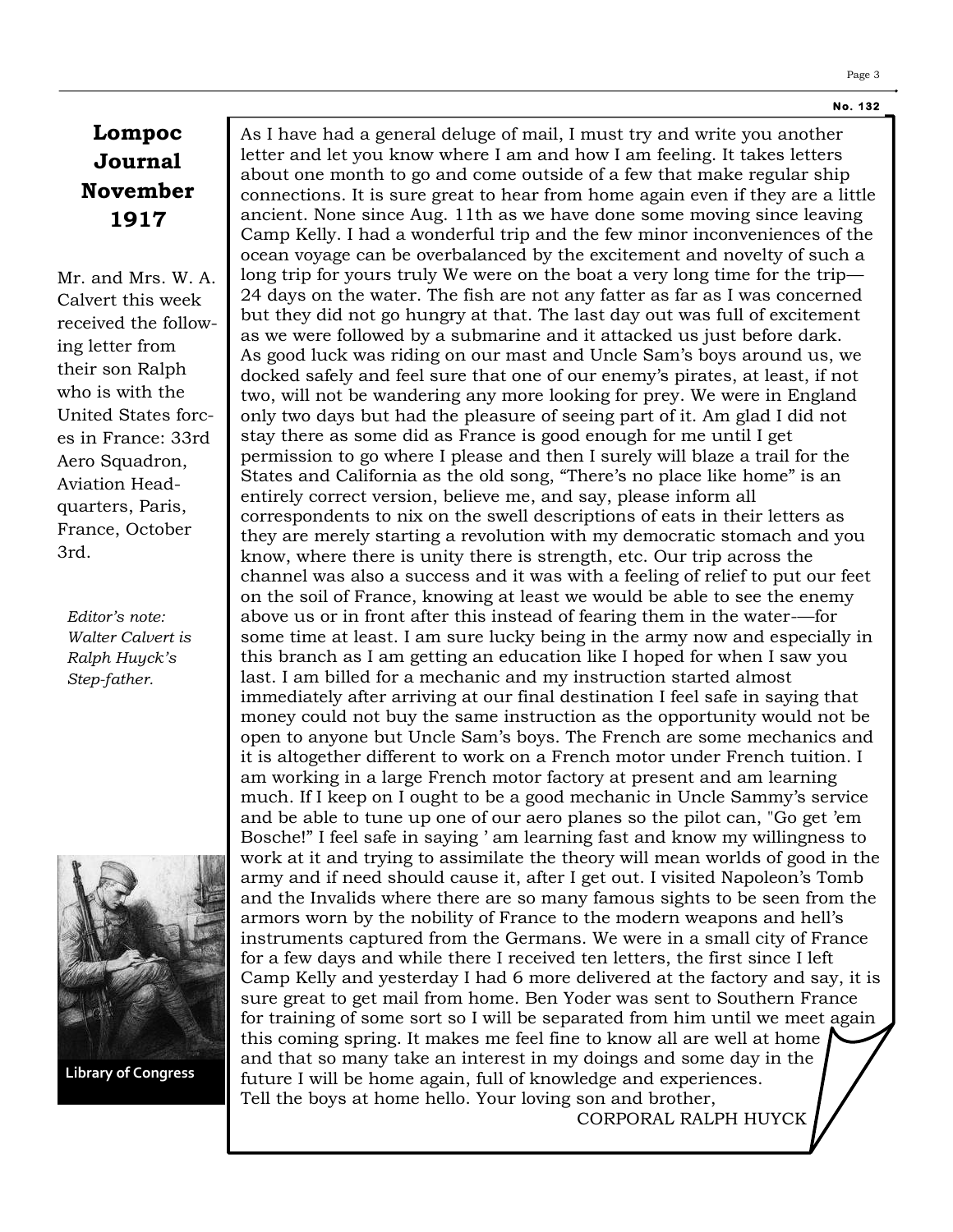#### **FIRST CF LOMPOC'S BOYS IN THE NAVY DIES IN SERVICE**

Eldridge L. Badger, the first of the many Lompoc boys in the service of the government to died in a foreign country, was buried with military honors yesterday in Evergreen cemetery. The young man Was a fire man second class, on board the U. S. Battleship South Dakota and died at



Montevedio, Uruguay, South America on the 6th of November. The remains were shipped by the government to Lompoc arriving here Christmas day. The Home Guards accompanied the body to the grave yard where the Rev. F. M. Clark, acting chaplain, conducted short services following which the Guards fired the farewell salute of three guns over the grave, Bugler Everett sounding "taps." A number of the marines from the radio station came over to pay their respects to their comrade in arms. Eldridge Badger was the son of Mrs. D. W. Badger of Santa Rita and leaves besides her, two sisters to mourn his loss, Mrs. Chas. A. Davis and Mrs. J. N. Garter. Mr. Badger was 24 years at the tme of his death and was among the first to enlist at the out break of hostilities.

## **Lompoc Journal January 2018**

#### **LOMPOC BOY WRITES US FROM**

**HALIFAX** Dear Sir: l am no longer in New York but in a town called Halifax, Nova Scotia. l am on the boat Northland. I can't tell you where I am going or when I left New York. I arrived in New York, November l and stayed there a little over a month We had six hours drill a day to get us in shape for something hard. We did not work on the planes there at all, all we did do was to drill or go out to people's places for dinner. I have had five standing places to go when I felt like it. I had numerous other invitations out for a day or over the week end. Before I left we had three inches of snow there. It was the first time I ever had a chance to snow ball my superior officers which I took

advantage of. Here on the boat we have snow one day and then it freezes. It takes four or five days for it to melt. It was 11 below zero yesterday morning and we had to roll out at 6:30 a. m. I do not know how soon I will be able to write as l am on a boat. I will have to write pretty carefully. I ( will write soon as I- get at my destination. As ever your friend W. W. LOWE.

#### **May 1908 Lompoc Journal**

Famous Vaquero Back After Twenty Years An old-timer, once a famous horseman and major-domo of this valley, arrived in town Thursday, and after being shaved up in the Angler barber shop; was seen to be no other than John Quoin. This hardy individual, who has handled trotters, pacers and racers, and trotted himself over half the known world, was once a prominent personage in this vicinity, where as majordomo of the Santa Lucia rancho he had charge of the affairs of the great Rochine and swung the lasso of authority over that vast estate, where roamed thousands of cattle and horses. His special care was the Senor Rochine's thoroughbred horses, some two hundred in number, whose equal has never been duplicated in the county. Since leaving Lompoc the fortunes of John Quoin have gone up and down, but more particularly the latter. He has been sent to China, Japan and the Philippines in charge of high priced horses and has visited many countries. In the meantime the man who picked him up a waif in the streets of San Francisco and gave him a home, had let slip Ins vast fortune and in poverty was gathered to to his fathers. The site of the city of Lompoc was once the grazing lands of the great Rochine.

*(The reference room had had an inquiry about Rochin Canyon and found that it was another name for Santa Lucia Canyon.)*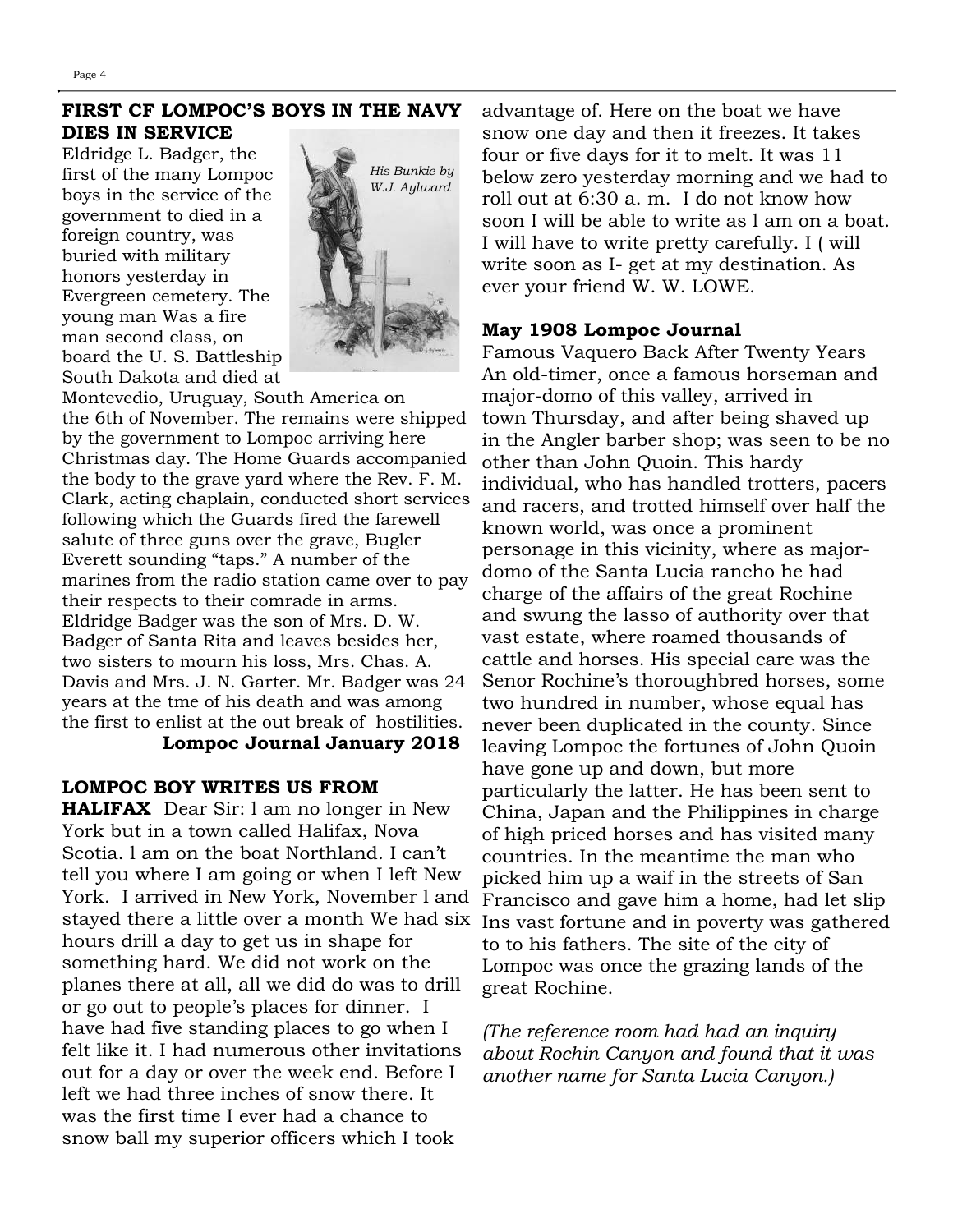

*Frank L. Grube's website asserts that this photo of the Veteran's Memorial Building is from 1935*

#### **Lompoc Journal May 1908**

Will Cherries Grow in the Lompoc Valley? Will cherries grow and pay in the Lompoc valley? That's twice we've asked the question, and mayhap a great many before us have wondered on the same subject. Well, let us see whether Lompoc can produce enough to make a cherry pie or not; but before we proceed we wish to state that we will not wager to eat the whole pie at one sitting. According to measurements made a few days ago by Horticultural Commissioner J. B. Saylor of Monterey county, there is a Garnewood tree on the farm of Guy Hibbits, east of Lompoc, that measures in circumference three feet above the ground 8 feet and 10 inches. Another cherry producer, a black Tartarian, measured 8 feet in circumference. Mr,

Hibbits is proud of these twin giants and is also proud of a single tree on his farm that last Season produced fifty dollars' worth of cherries. The Hibbits orchard comprises less than half an acre, yet he managed to sell from his trees four hundred dollars' worth of cherries last year. Will cherries grow and pay in the Lompoc vallev? Gentlemen, draw your own conclusions.

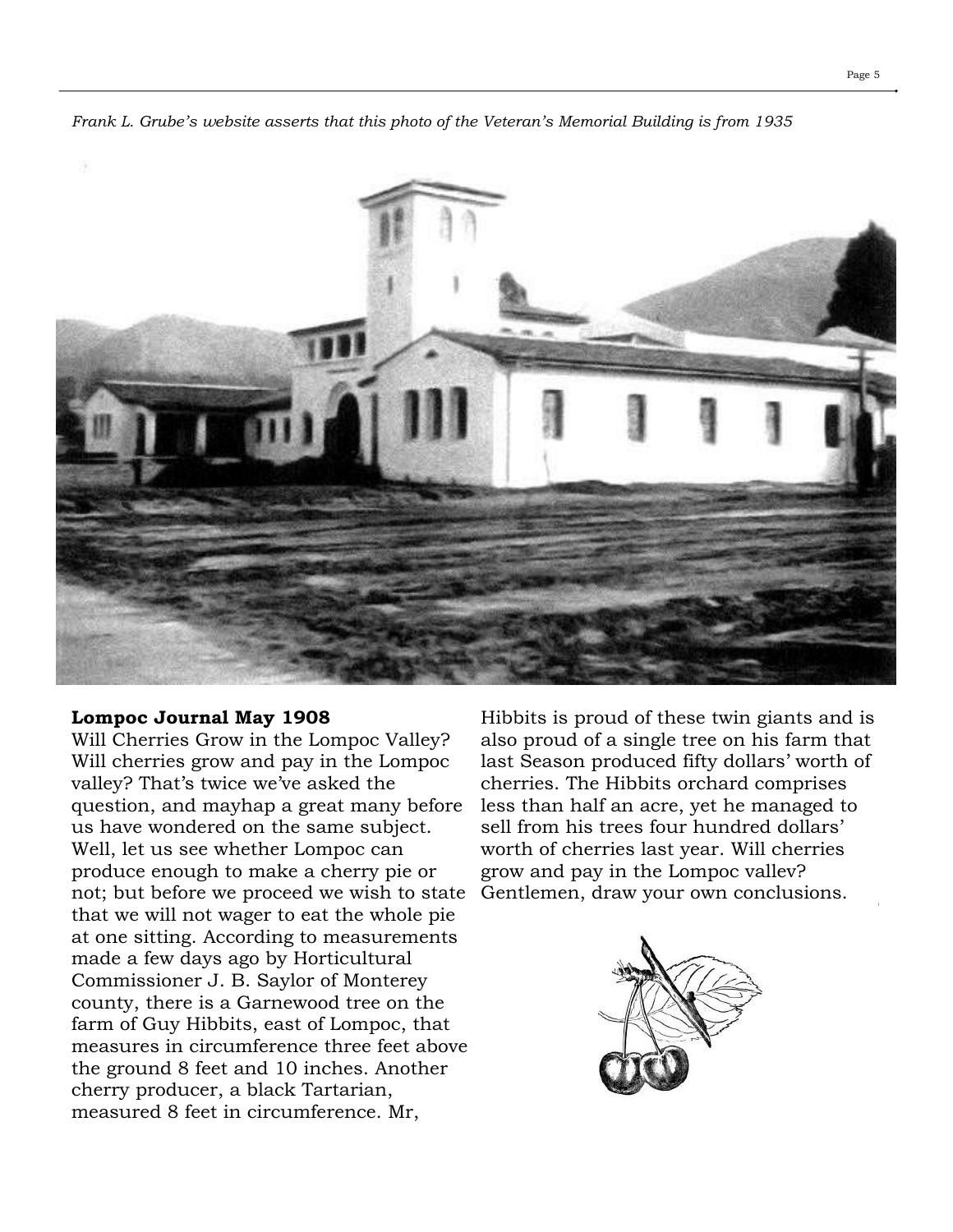#### **Working with Vance**

#### **By Myra Manfrina**

From the time we met, we clicked on the love of history, especially of Lompoc and its people and most interesting happenings.

When Vance decided he would do stories and put them in what he called Lompoc Legacy, to be a quarterly Lompoc Valley Historical Society booklet, we started looking into what to write – and of course he came up with the idea of the first feature: Fabing, McKay and Spanne families, who had lived in the society's newly acquired Victorian home. Next he said we should do all the Pioneer Society presidents, which little by little, with a lot of other history stories in between, we did.

One he especially loved and doing, Leella McCabe's diary, which Shirley Phelps, Leela's daughter, brought to him to read. It became a series of booklets, as were many of the others he did, such as the Pt Concepcion lighthouse, an 8 part series on Gertrude Learned's school days memories, Ed Negus' Memories, Bob Mercer's memories of Lompoc, and so many others.

It was contagious working with Vance, you got caught up in his excitement of the story, his dogged digging into it, searching out every last detail.

We started in his first print shop, in a strip mall in back of what was then The Lodge Restaurant. There he printed my first book, The Guidotti Family. After his move to his next shop, we did the Manfrina book, and then Huyck Cousins – I learned a whole lot about the printing business through working with him on the printing end of writing. He printed three other genealogy booklets for me through the years, and after he retired and closed his shop, he continued with the Legacies, writing them, but having the printing done by others. I know he hated to lose control of that part of it.

He also printed the newsletters until he retired. Then he would come and get the pages from me and take them to the printer and bring them back to me to label and mail.

Right up to three years ago he was so enthusiastic about stories, and even did many speaking engagements to groups re our Lompoc History which he had down pat.

There will never be another like Vance Newcomb. He was truly one of a kind.

> **Aug, Sept & Oct 2017 Memorials & Membership** Welcoming New Members **Adam Downing Shirley Leck**

Total Number of Members: 429

**Vance Newcomb** Recently passed away

Memorial Contribution in Honor of **Eugene Huseman Kenneth & Barbra Main Audrey Smith**

Mary Cabral celebrated her  $99<sub>th</sub>$  Birthday this October! Mary is possibly the oldest Lompoc native still here with us. Her birthday was celebrated with her family and a traditional Portuguese dinner of Sopas was served. Mary has two sons, four granddaughters, six great grandchildren, two of whom were born this year along with new twin great-great granddaughters. Mary is a happy social lady and can be seen around town (especially at Southside Coffee Co.) with her son Alvin who she has lived with for about 5 years now. When asked if she will make it to 100 she casually replies "oh yeah". Cheers to your 100<sup>th</sup> year Mary!! *Kids in photo: Greatgrandchildren Kenzie and Mason*



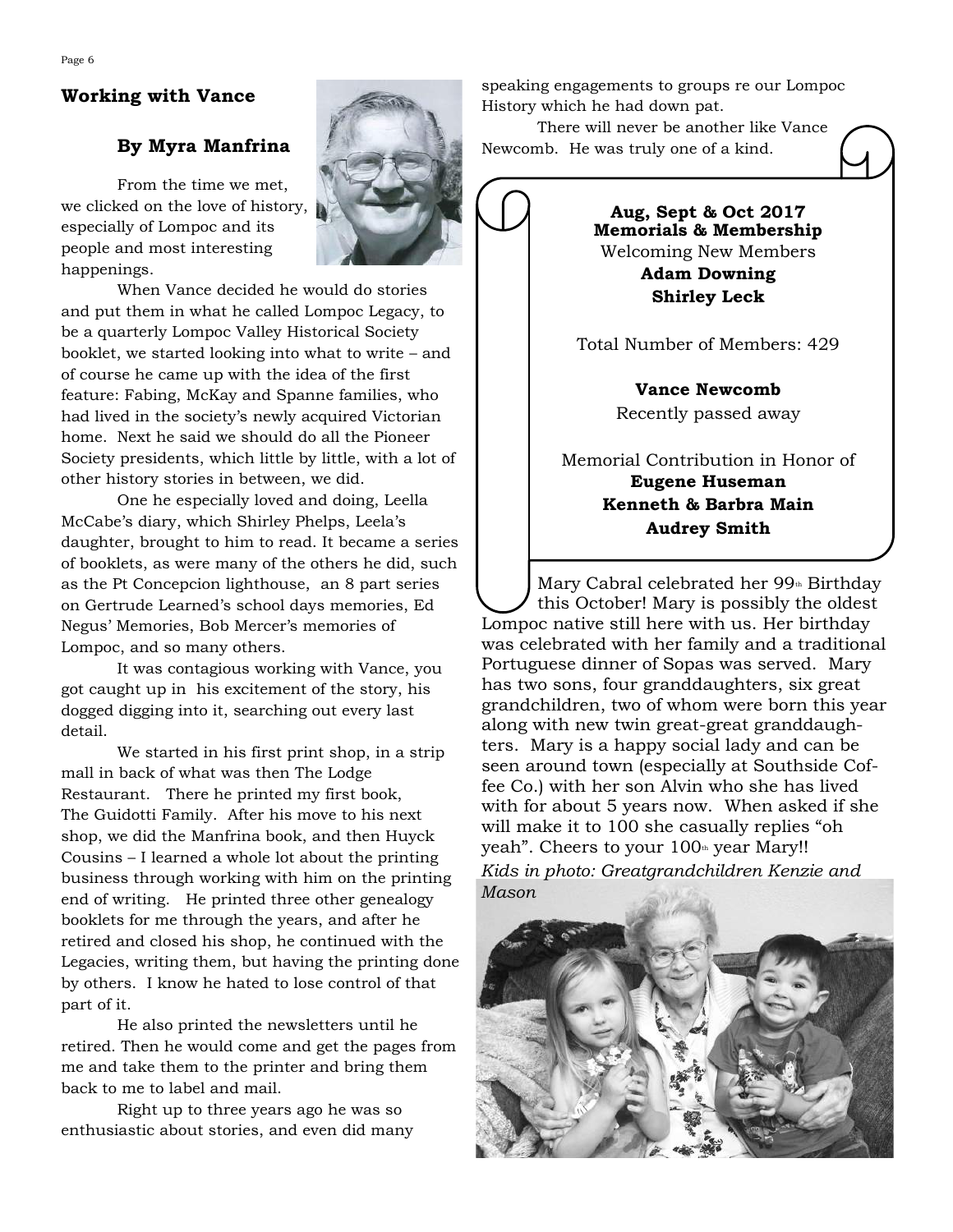# **Karen's Chronicles**



Our holiday event is a

unique experience at the 1879 home originally built by W.W. Broughton, founder of Lompoc and now owned by Harvey and Darlene Greene. There will be lots of food and chairs in the different rooms so that people can mingle.

Many thanks for all the helpers at the Elk's and the Ryon Park BBQ. One of the hottest days in Lompoc history!

Lompoc's Coast Hills Credit Union has donated \$1000.00 to the Hi Let's Eat sign renewal. Scott Coe, an employee designated the sign donation from the "All In" program, the employee driven charitable giving program of Coast Hills. Lori Norcutt, structural engineer, is donating 10 hours of time to the Hi sign project. Once all the engineering issues are cleared will start renovation on the sign. If you would like to contribute send a check to PO Box 88 Lompoc CA 93438 The reference room has been busy with research. WWI veteran's names are being gleaned from the old newspapers, Ivano Caponigro, a UCSD professor inquired about the McKay family, Greg Ogletree is writing a history of the Boy Scouts in Santa Barbara county and has inquired about photos of Earl Calvert and Ralph Debolt.

Thanks to the Lompoc Library for some new filing cabinets that actually work and created more storage space.

Sure could use some more help with the roses and placing the crushed granite in the yard!!!





**From the Treasurer's Desk….**

#### **Jeannette Miller Wynne**

#### **Happy Autumn everyone!**

Speaking of memberships, **September 1st** was the due date for those of you on **annual membership renewal** status. If you could drop those in the mail soon I'd appreciate it. Not sure if you paid yours? Give me a call @737-1170.

As always, your memorial or general donations are very welcome and taxdeductible. If the amount is over \$250, I can mail you a written receipt. If the amount is less, your check is proof of the donation. If you are thinking about a year-end donation, we could use it to put towards our massive landscape project. The cost is great, but the end result will be water-wise gardening and easier maintenance. Thank you for anything you can do to help! If you have questions: [cybernana1@gmail.com.](mailto:cybernana1@gmail.com)